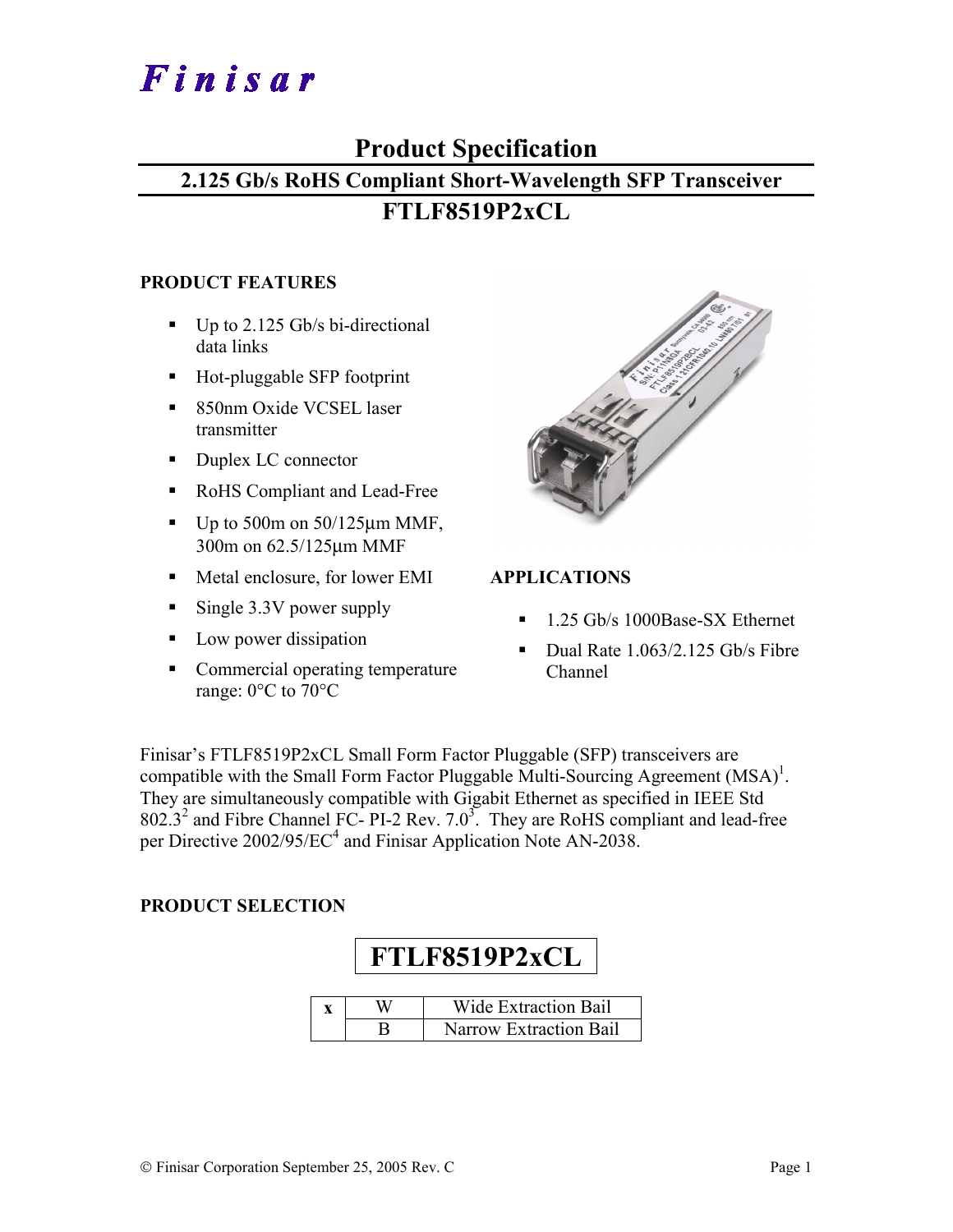#### **I. Pin Descriptions**

| Pin            | <b>Symbol</b>    | <b>Name/Description</b>                                        | Ref.           |
|----------------|------------------|----------------------------------------------------------------|----------------|
|                | $V_{EET}$        | Transmitter Ground (Common with Receiver Ground)               |                |
| $\overline{2}$ | $T_{FAULT}$      | Transmitter Fault. Not supported.                              |                |
| 3              | $T_{\text{DIS}}$ | Transmitter Disable. Laser output disabled on high or open.    | $\overline{2}$ |
| 4              | $MOD$ DEF $(2)$  | Module Definition 2. Data line for Serial ID.                  | 3              |
| 5              | $MOD$ DEF $(1)$  | Module Definition 1. Clock line for Serial ID.                 | 3              |
| 6              | $MOD$ $DEF(0)$   | Module Definition 0. Grounded within the module.               | 3              |
| 7              | Rate Select      | No connection required                                         |                |
| 8              | LOS              | Loss of Signal indication. Logic 0 indicates normal operation. | 4              |
| 9              | $\rm V_{EER}$    | Receiver Ground (Common with Transmitter Ground)               |                |
| 10             | $\rm V_{EER}$    | Receiver Ground (Common with Transmitter Ground)               |                |
| 11             | $\rm V_{EER}$    | Receiver Ground (Common with Transmitter Ground)               |                |
| 12             | RD-              | Receiver Inverted DATA out. AC Coupled                         |                |
| 13             | $RD+$            | Receiver Non-inverted DATA out. AC Coupled                     |                |
| 14             | $\rm V_{EER}$    | Receiver Ground (Common with Transmitter Ground)               |                |
| 15             | $\rm V_{CCR}$    | Receiver Power Supply                                          |                |
| 16             | $V_{\rm CCT}$    | <b>Transmitter Power Supply</b>                                |                |
| 17             | $\rm V_{EET}$    | Transmitter Ground (Common with Receiver Ground)               |                |
| 18             | $TD+$            | Transmitter Non-Inverted DATA in. AC Coupled.                  |                |
| 19             | TD-              | Transmitter Inverted DATA in. AC Coupled.                      |                |
| 20             | $V_{EET}$        | Transmitter Ground (Common with Receiver Ground)               |                |

Notes:

1. Circuit ground is internally isolated from chassis ground.

2. Laser output disabled on  $T_{DIS} > 2.0V$  or open, enabled on  $T_{DIS} < 0.8V$ .

3. Should be pulled up with 4.7k – 10kohms on host board to a voltage between 2.0V and 3.6V. MOD  $DEF(0)$  pulls line low to indicate module is plugged in.

4. LOS is open collector output. Should be pulled up with 4.7k – 10kohms on host board to a voltage between 2.0V and 3.6V. Logic 0 indicates normal operation; logic 1 indicates loss of signal.



**Diagram of Host Board Connector Block Pin Numbers and Names**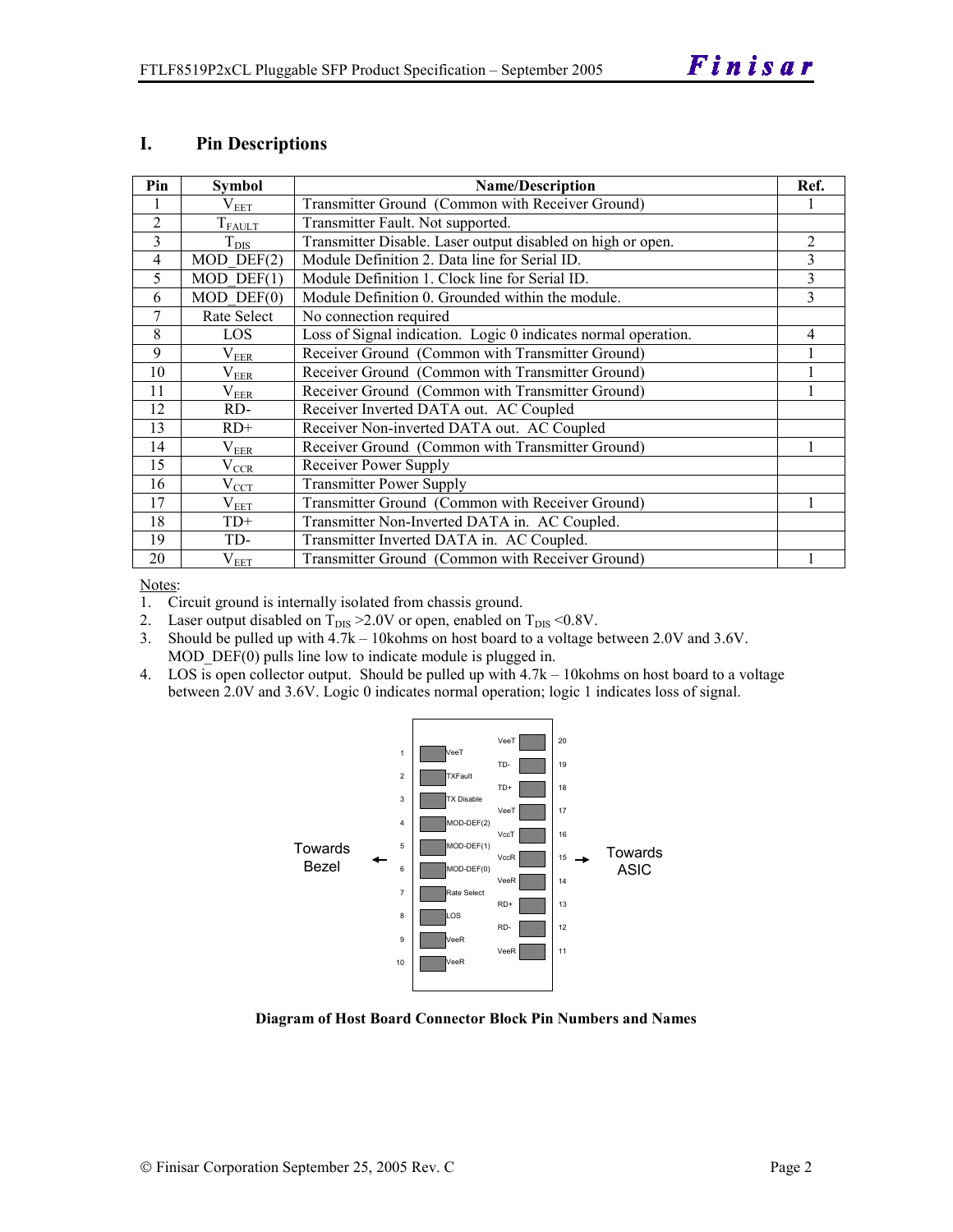#### **II. Absolute Maximum Ratings**

| <b>Parameter</b>                  | Svmbol | Min    | Typ | Max | Unit          | Ref |
|-----------------------------------|--------|--------|-----|-----|---------------|-----|
| Maximum Supply Voltage            | Vcc    | $-0.5$ |     |     |               |     |
| Storage Temperature               |        | $-40$  |     |     | $\circ$       |     |
| <b>Case Operating Temperature</b> |        |        |     |     | $\circ$       |     |
| <b>Relative Humidity</b>          | RН     |        |     |     | $\frac{0}{0}$ |     |

#### **III.** Electrical Characteristics ( $T_A = 0$  to 70 °C,  $V_{CC} = 3.0$  to 3.6 Volts)

| Parameter                         | Symbol                            | Min | Typ | Max          | Unit         | Ref.           |
|-----------------------------------|-----------------------------------|-----|-----|--------------|--------------|----------------|
| Supply Voltage                    | Vcc                               | 3.0 |     | 3.6          | V            |                |
| <b>Supply Current</b>             | Icc                               |     | 150 | 240          | mA           |                |
| <b>Transmitter</b>                |                                   |     |     |              |              |                |
| Input differential impedance      | $R_{in}$                          |     | 100 |              | Ω            | $\overline{2}$ |
| Single ended data input swing     | Vin, pp                           | 250 |     | 1200         | mV           | 3              |
| Transmit Disable Voltage          | $\rm V_{D}$                       | 2   |     | Vcc          | $\mathbf{V}$ | $\overline{4}$ |
| <b>Transmit Enable Voltage</b>    | $\rm V_{EN}$                      | Vee |     | $Vee+0.8$    | V            |                |
| <b>Receiver</b>                   |                                   |     |     |              |              |                |
| Single ended data output swing    | Vout, pp                          | 250 | 450 | 550          | mV           | 5              |
| Data output rise time             | ւ                                 |     |     | 175          | ps           | 6              |
| Data output fall time             | $t_{\rm f}$                       |     |     | 175          | ps           | 6              |
| Mask Margin                       |                                   |     | 45% |              |              |                |
| LOS Fault                         | $V_{LOS$ fault                    | 2   |     | $Vec_{HOST}$ | V            | $\overline{7}$ |
| <b>LOS</b> Normal                 | $V_{LOS \underline{\text{norm}}}$ | Vee |     | $Vee+0.5$    | V            | 7              |
| Power Supply Rejection            | <b>PSR</b>                        | 100 |     |              | mVpp         | 8              |
| Deterministic Jitter Contribution | $RX \Delta DJ$                    |     |     | 51.7         | ps           | 9              |
| <b>Total Jitter Contribution</b>  | RX ATJ                            |     | <65 | 122.4        | ps           | 10             |

Notes:

- 1. Non condensing.
- 2. Connected directly to TX data input pins. AC coupling from pins into laser driver IC.
- 3. We recommend <600mV for best EMI performance.
- 4. Or open circuit.
- 5. Into 100 ohms differential termination.
- 6.  $20 80 \%$
- 7. LOS is an open collector output. Should be pulled up with 4.7k 10kohms on the host board. Normal operation is logic 0; loss of signal is logic 1. Maximum pull-up voltage is 5.5V.
- 8. Receiver sensitivity is compliant with power supply sinusoidal modulation of 20 Hz to 1.5 MHz up to specified value applied through the recommended power supply filtering network.
- 9. Typical peak-to-peak jitter (=6\*RMS width of Jitter).
- 10. Measured with DJ-free data input signal. In actual application, output DJ will be the sum of input DJ and  $\Delta$  DJ.
- 11. If measured with TJ-free data input signal. In actual application, output TJ will be given by:

$$
T J_{OUT} = D J_{IN} + \Delta D J + \sqrt{(T J_{IN} - D J_{IN})^2 + (\Delta T J - \Delta D J)^2}
$$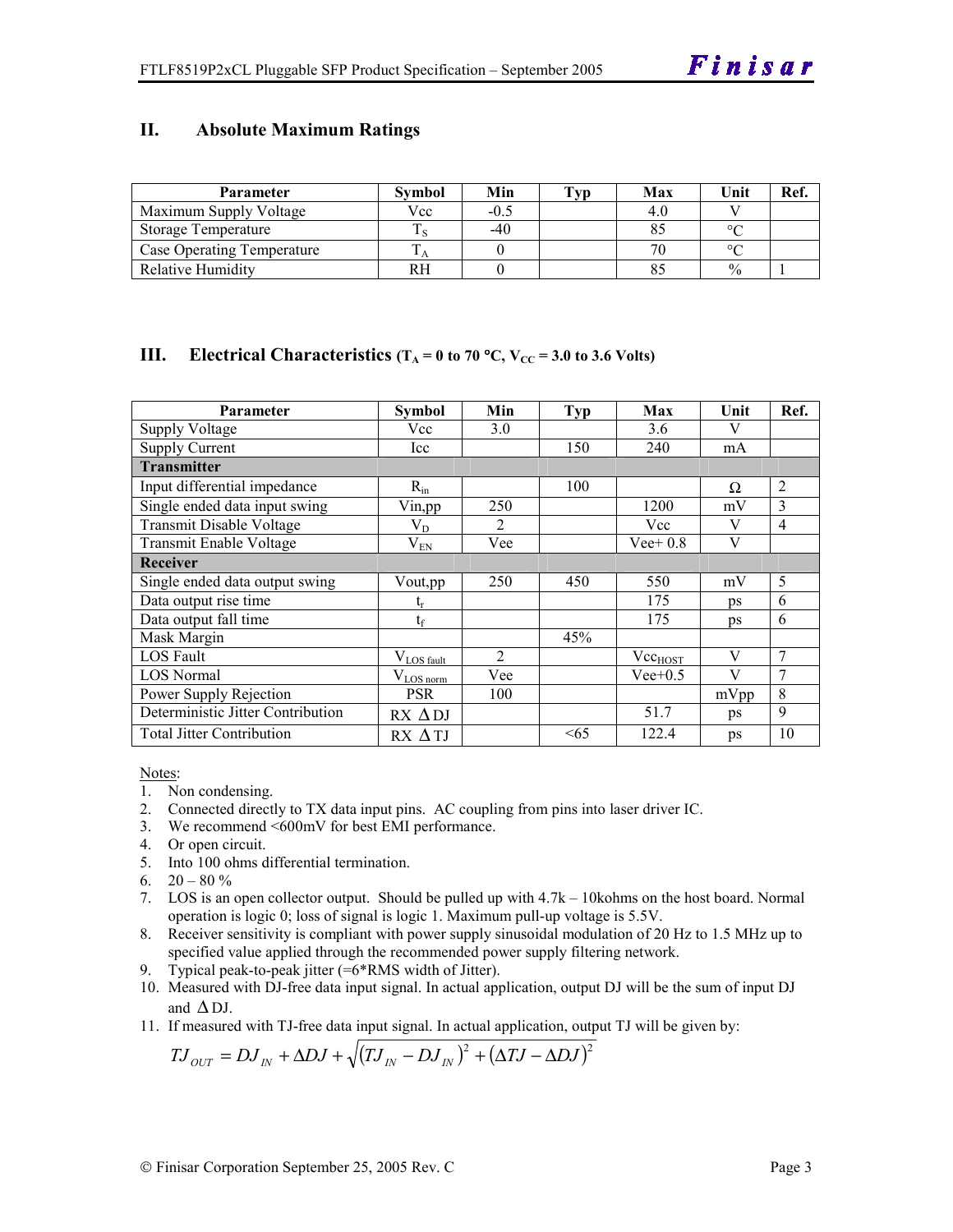| Parameter                            | <b>Symbol</b>             | Min   | Typ | Max          | Unit            | Ref.           |
|--------------------------------------|---------------------------|-------|-----|--------------|-----------------|----------------|
| <b>Transmitter</b>                   |                           |       |     |              |                 |                |
| Output Opt. Pwr: 50 or 62.5 MMF      | $P_{OUT}$                 | $-9$  |     | $-3$         | d <sub>Bm</sub> | $\overline{1}$ |
| Optical Wavelength                   | λ                         | 830   |     | 860          | nm              |                |
| Spectral Width                       | $\sigma$                  |       |     | 0.85         | nm              |                |
| Optical Modulation Amplitude @       | <b>OMA</b>                | 196   |     |              | $\mu$ W         | $\overline{2}$ |
| 2.125 Gb/s                           |                           |       |     |              |                 |                |
| Optical Modulation Amplitude @       | <b>OMA</b>                | 156   |     |              | $\mu$ W         | $\overline{2}$ |
| $1.0625$ Gb/s                        |                           |       |     |              |                 |                |
| Optical Rise/Fall Time               | $t_r / t_f$               |       | 100 | 150          | ps              | $\mathcal{E}$  |
| <b>Relative Intensity Noise</b>      | <b>RIN</b>                |       |     | $-120$       | dB/Hz           |                |
| Deterministic Jitter Contribution    | TX ADJ                    |       | 20  | 56.5         | ps              | $\overline{4}$ |
| <b>Total Jitter Contribution</b>     | TX ΔTJ                    |       | <65 | 119          | ps              | 5              |
| Extinction Ratio $@$ 1.25 Gb/s       | ER                        | 9     |     |              | dB              |                |
| Mask Margin                          |                           |       | 45% |              |                 |                |
| <b>Receiver</b>                      |                           |       |     |              |                 |                |
| Receiver Sensitivity = $1.0625$ Gb/s | <b>RxSENS</b>             |       |     | $-20$        | dBm             | 6              |
| Receiver Sensitivity = $2.125$ Gb/s  | <b>RxSENS</b>             |       |     | $-18$        | dBm             | 6              |
| Receiver Sensitivity = $1.25$ Gb/s   | <b>RxSENS</b>             |       |     | $-20$        | d <sub>Bm</sub> | $\overline{7}$ |
| Stressed RX sens. = 1.0625 Gb/s      |                           | 0.055 |     |              | mW              | 8              |
| Stressed RX sens. $=2.125$ Gb/s      |                           | 0.096 |     |              | mW              | $\overline{8}$ |
| Stressed RX sens. $=1.25$ Gb/s       |                           |       |     | $-13.5$      | dBm             | 9              |
| Average Receiver Power               | $Rx_{MAX}$                |       |     | $\mathbf{0}$ | dBm             |                |
| Receiver Elec. 3 dB cutoff freq.     |                           |       |     | 1500         | MH <sub>z</sub> |                |
| <b>Optical Center Wavelength</b>     | $\lambda_{\underline{C}}$ | 770   |     | 860          | nm              |                |
| <b>Optical Return Loss</b>           |                           | 12    |     |              | dB              |                |
| <b>LOS De-Assert</b>                 | LOS <sub>D</sub>          |       |     | $-20$        | dBm             |                |
| <b>LOS Assert</b>                    | LOS <sub>A</sub>          | $-30$ |     |              | dBm             |                |
| <b>LOS</b> Hysteresis                |                           | 0.5   |     |              | dB              |                |

#### IV. Optical Characteristics ( $T_{OP} = 0$  to 70 °C,  $V_{CC} = 3.00$  to 3.60 Volts)

Notes:

- 1. Class 1 Laser Safety per FDA/CDRH, IEC, and EN60825-1 laser safety standards.
- 2. Equivalent extinction ratio specification for Fibre Channel. Allows smaller ER at higher average power.
- 3. Unfiltered, 20-80%. Complies with FC 1x and 2x eye mask when filtered.
- 4. Measured with DJ-free data input signal. In actual application, output DJ will be the sum of input DJ and  $\Delta$  DJ.
- 5. If measured with TJ-free data input signal. In actual application, output TJ will be given by:

$$
T J_{OUT} = D J_{IN} + \Delta D J + \sqrt{(T J_{IN} - D J_{IN})^2 + (\Delta T J - \Delta D J)^2}
$$

- 6. Specifications are for 50 micro-meter or 62.5 micro-meter fiber
- 7. As measured with 9dB extinction ratio.
- 8. Measured with conformance signals defined in FC-PI-2 Rev. 7.0 specifications.
- 9. Measured with conformance signals defined in IEEE 802.3 specifications.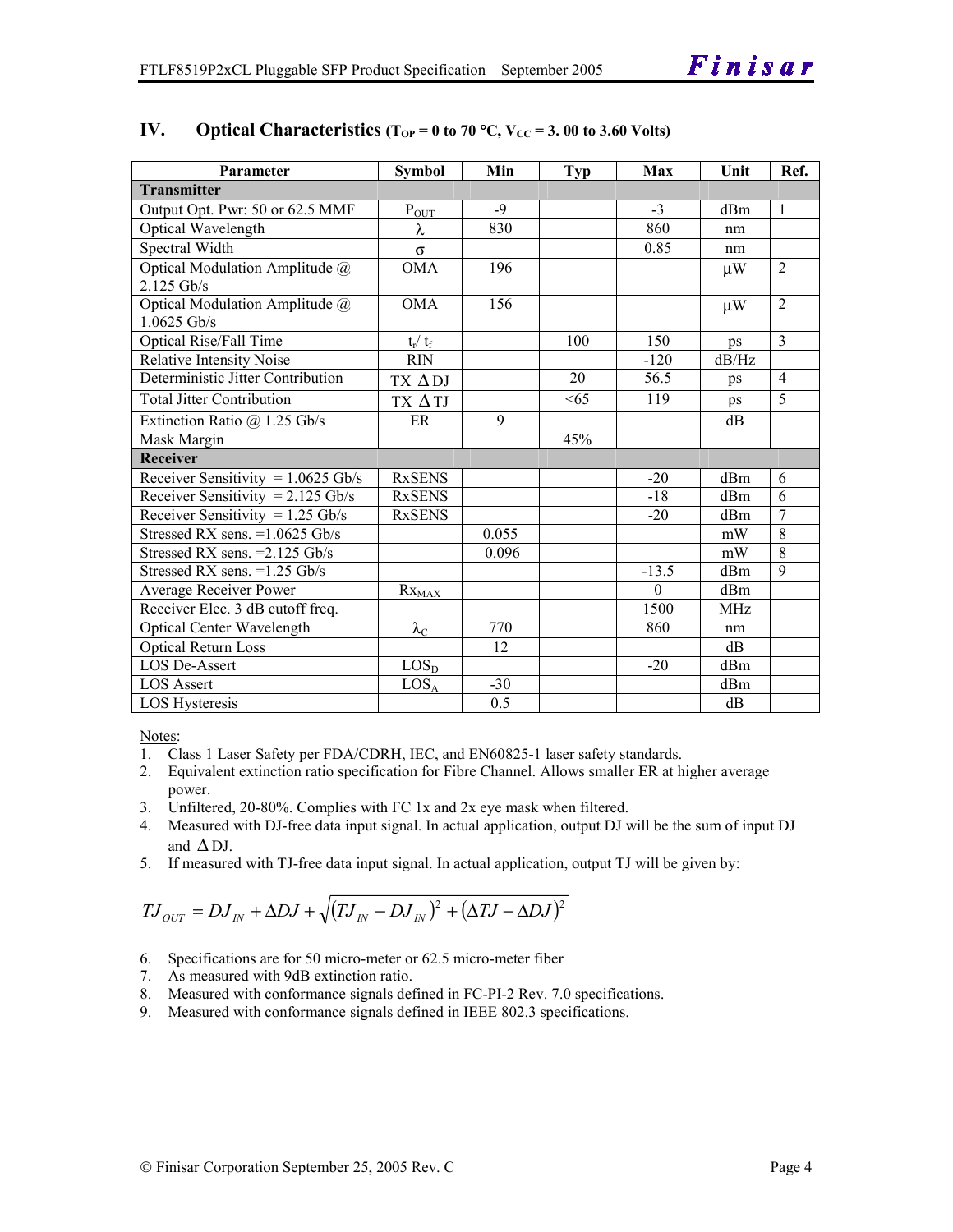### **V. General Specifications**

| <b>Parameter</b>               | Symbol     | Min | Typ    | Max        | <b>Units</b> | Ref. |
|--------------------------------|------------|-----|--------|------------|--------------|------|
| Data Rate                      | <b>BR</b>  |     | 1.062, |            | Gb/sec       |      |
|                                |            |     | 1.25,  |            |              |      |
|                                |            |     | 2.125  |            |              |      |
| <b>Bit Error Rate</b>          | <b>BER</b> |     |        | $10^{-12}$ |              |      |
| Fiber Length on 50/125µm MMF   |            |     |        | 550        | m            |      |
|                                |            |     |        | 300        |              |      |
| Fiber Length on 62.5/125µm MMF |            |     |        | 300        | m            |      |
|                                |            |     |        | 150        |              |      |

Notes:

- 1. Gigabit Ethernet and 1x, 2x Fibre Channel compatible, per IEEE 802.3 and FC-PI-2 Rev. 7.0 respectively.
- 2. At 1.0625 Gb/s Fibre Channel and 1.25 Gb/s Gigabit Ethernet data rates.
- 3. At 2.125 Gb/s Fibre Channel data rate.
- 4.  $2.125Gb/s$  with PRBS  $2^7-1$ .

#### **VI. Environmental Specifications**

Finisar 850nm SFP transceivers have a commercial operating temperature range from 0°C to +70°C case temperature.

| <b>Parameter</b>           | Svmbol            | Min | $\mathbf{T}_{\mathbf{V}\mathbf{p}}$ | Max | <b>Units</b> | Ref. |
|----------------------------|-------------------|-----|-------------------------------------|-----|--------------|------|
| Case Operating Temperature | $\mathbf{1}_{OD}$ |     |                                     | חר  | $\circ$      |      |
| Storage Temperature        | ⊥ sto             | -40 |                                     |     | $\circ$      |      |

#### **VII. Regulatory Compliance**

Finisar transceivers are Class 1 Laser Products and comply with US FDA regulations. These products are certified by TÜV and CSA to meet the Class 1 eye safety requirements of EN (IEC) 60825 and the electrical safety requirements of EN (IEC) 60950. Copies of certificates are available at Finisar Corporation upon request. Copies of the referenced certificates are available at Finisar Corporation upon request.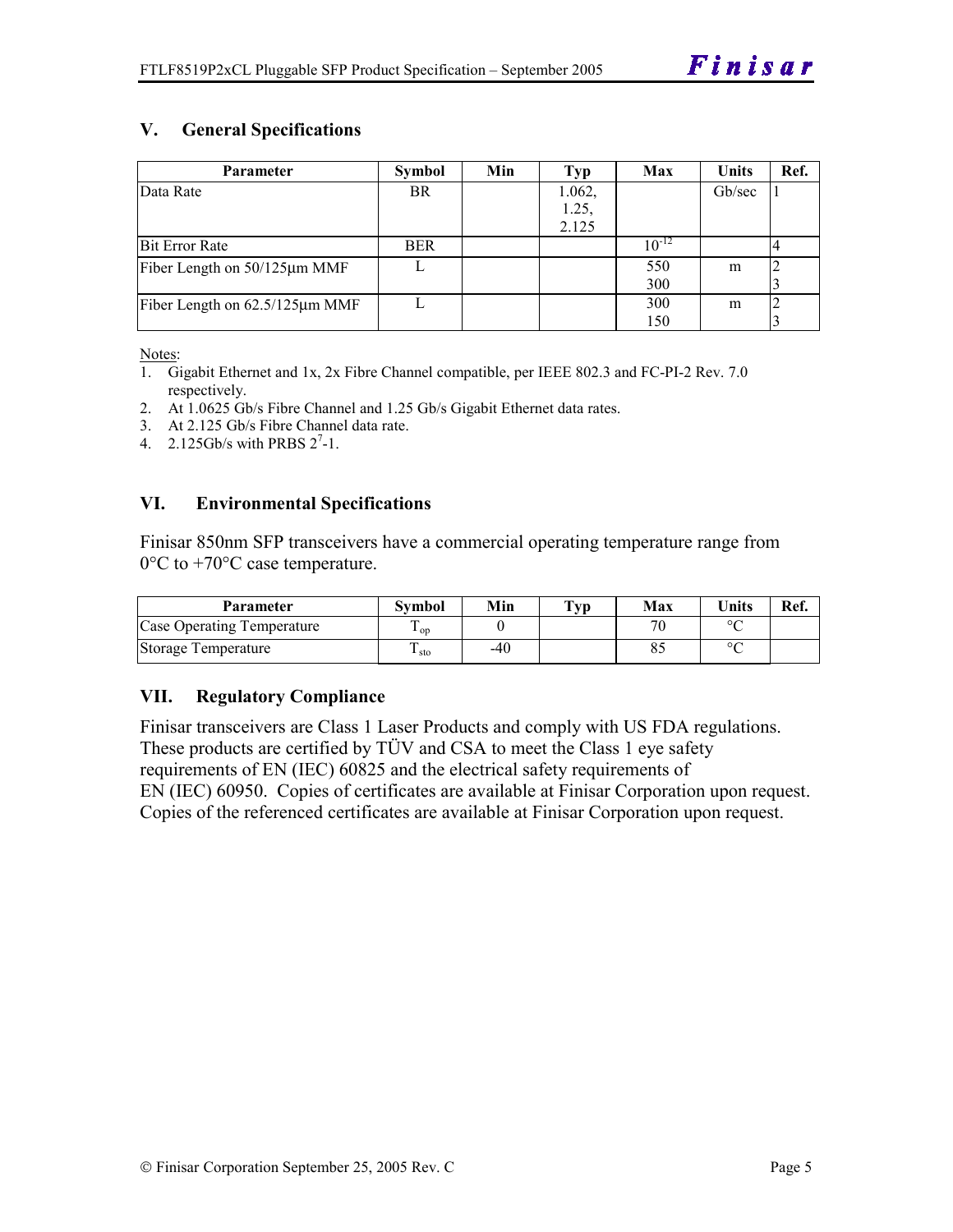#### **X. Mechanical Specifications**

Finisar's Small Form Factor Pluggable (SFP) transceivers are compatible with the dimensions defined by the SFP Multi-Sourcing Agreement (MSA).



**FTLF8519P2BCL**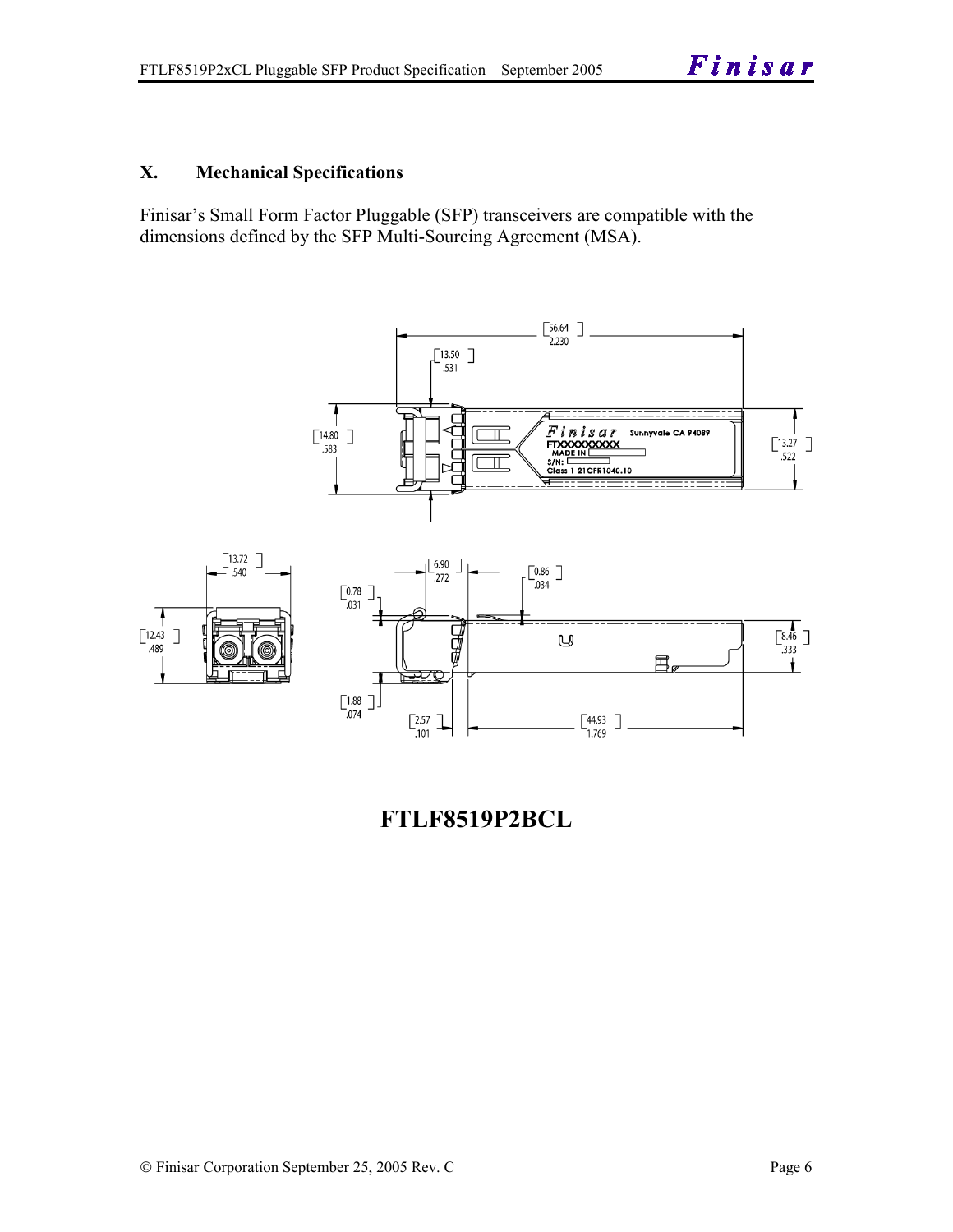Finisar





**FTLF8519P2WCL**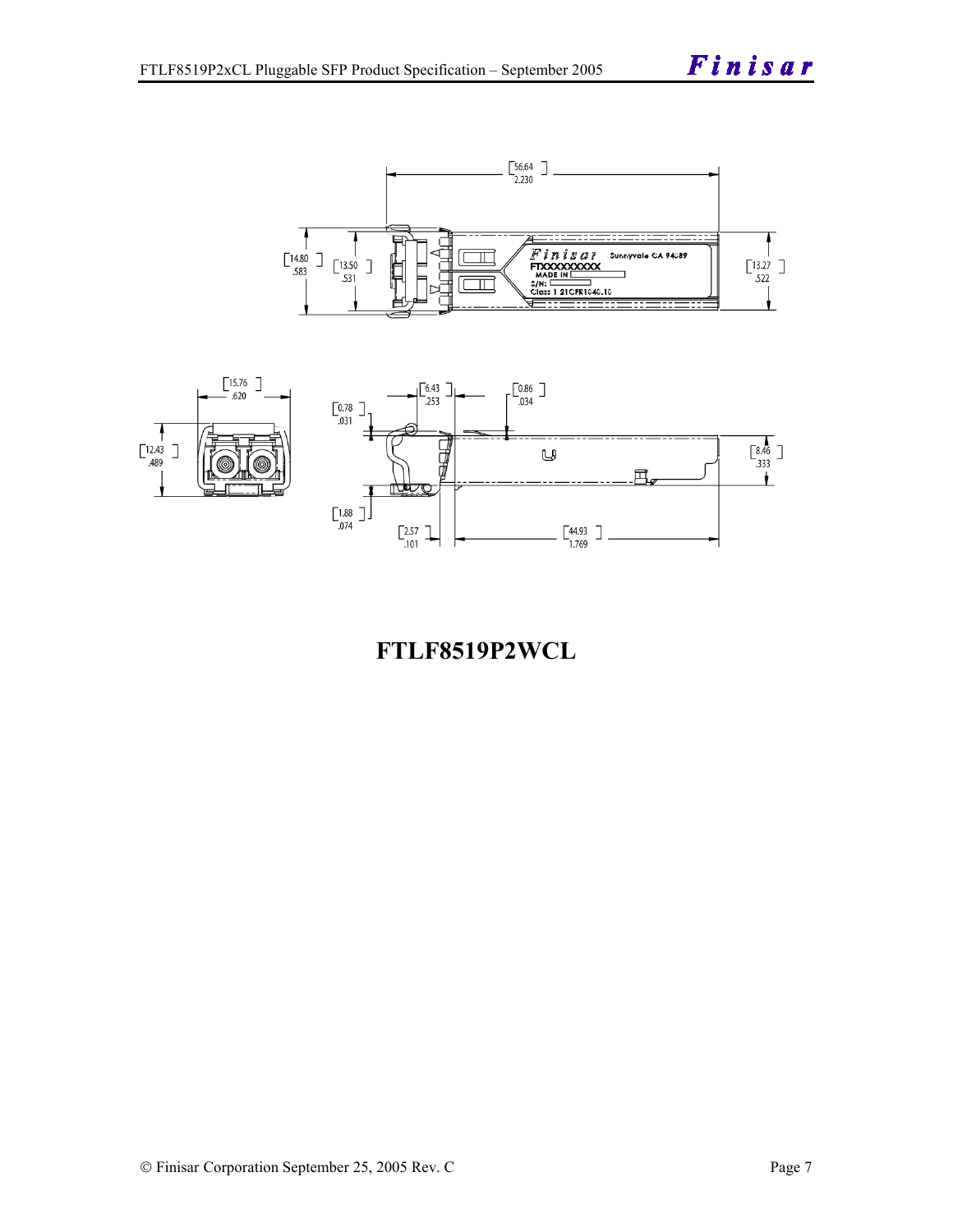

### **XI. PCB Layout and Bezel Recommendations**

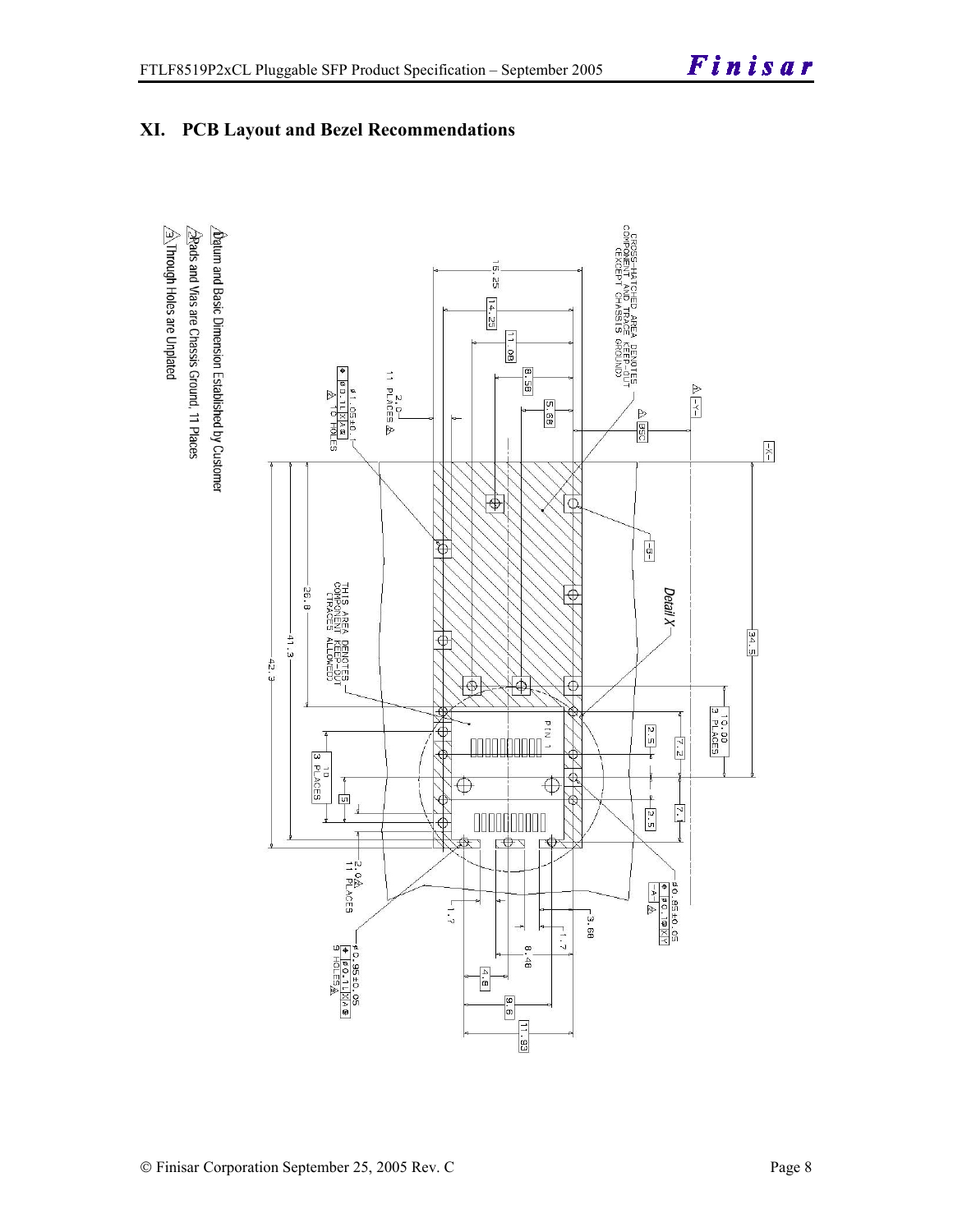

NOTES:

- $\triangle$  MINIMUM PITCH ILLUSTRATED, ENGLISH DIMENSIONS ARE FOR REFERENCE ONLY
- 2. NOT RECOMMENDED FOR PCI EXPANSION CARD APPLICATIONS